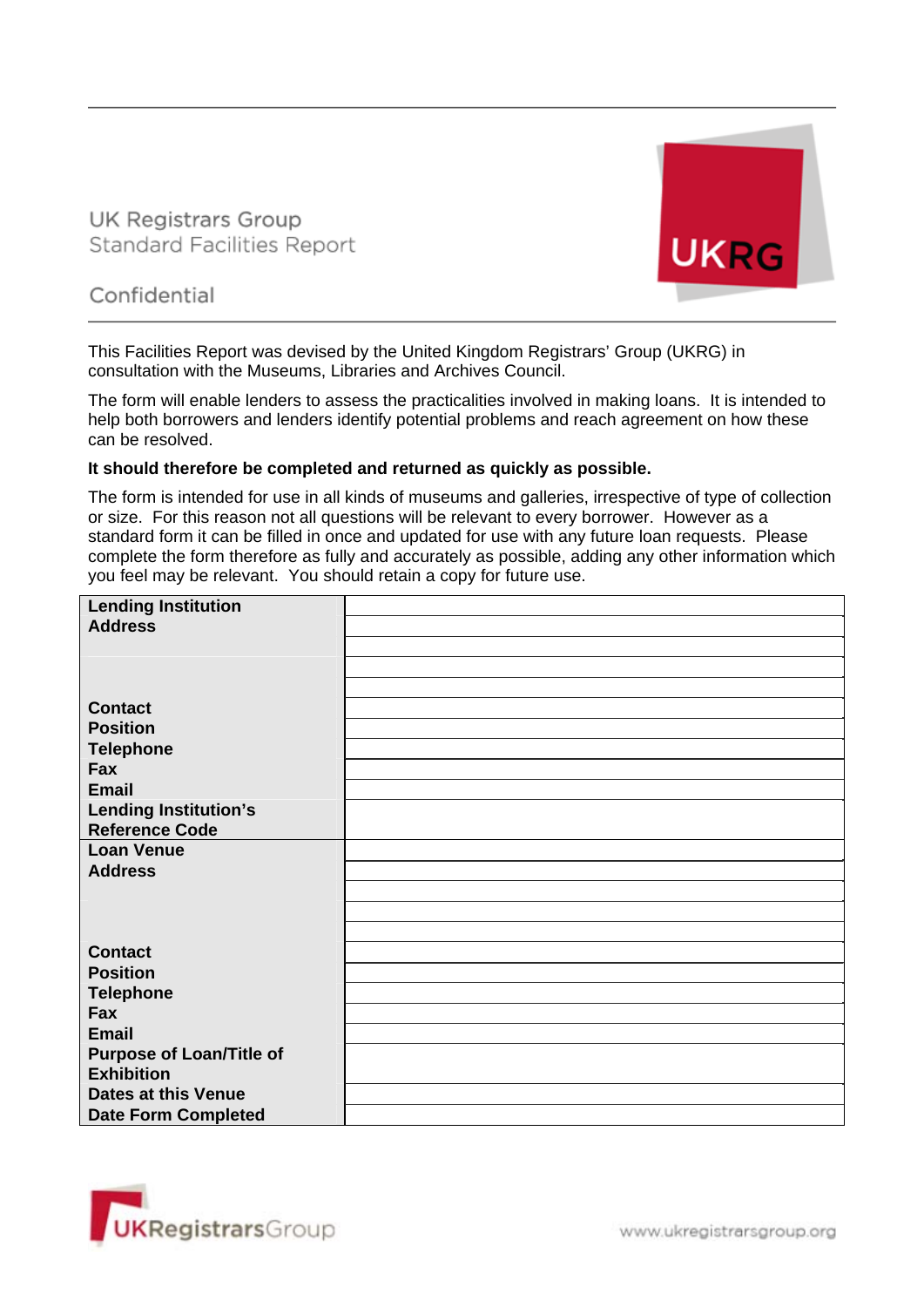### **[A] Building**

This section aims to create a picture of the type of building in which loans would be housed, as well as covering potential dangers such as building work and infestation by pests. It would be helpful if a photograph or postcard could be included.

Please note parts of this section are replicated in the UKGR Standard Facilities Report Security Supplement.

| 1.1<br>Are your premises purpose-built<br>galleries / museums / other?                                             |                                      |              |          |       |                 |       |       |      |        |
|--------------------------------------------------------------------------------------------------------------------|--------------------------------------|--------------|----------|-------|-----------------|-------|-------|------|--------|
|                                                                                                                    |                                      |              |          |       |                 |       |       |      |        |
| 1.2                                                                                                                |                                      |              |          |       |                 |       |       |      |        |
| If "OTHER" please supply details                                                                                   |                                      |              |          |       |                 |       |       |      |        |
|                                                                                                                    |                                      |              |          |       |                 |       |       |      |        |
|                                                                                                                    |                                      |              |          |       |                 |       |       |      |        |
| 2.<br>When were your premises<br>completed?                                                                        |                                      |              |          |       |                 |       |       |      |        |
|                                                                                                                    |                                      |              |          |       |                 |       |       |      |        |
|                                                                                                                    |                                      |              |          |       |                 |       |       |      |        |
| 3.1<br>What type of building materials<br>are used in the construction of<br>the building?                         |                                      | <b>Brick</b> | Concrete | Glass | Safety<br>Glass | Steel | Stone | Wood | Other* |
|                                                                                                                    |                                      |              |          |       |                 |       |       |      |        |
|                                                                                                                    | <b>Exterior Walls</b>                |              |          |       |                 |       |       |      |        |
|                                                                                                                    | <b>Interior Walls</b>                |              |          |       |                 |       |       |      |        |
|                                                                                                                    | <b>Ceilings</b>                      |              |          |       |                 |       |       |      |        |
|                                                                                                                    | <b>Structural</b><br><b>Supports</b> |              |          |       |                 |       |       |      |        |
|                                                                                                                    | *If other please provide details     |              |          |       |                 |       |       |      |        |
|                                                                                                                    |                                      |              |          |       |                 |       |       |      |        |
|                                                                                                                    |                                      |              |          |       |                 |       |       |      |        |
|                                                                                                                    |                                      |              |          |       |                 |       |       |      |        |
| 4.1<br>Do you have any construction or<br>refurbishment work in progress<br>or planned within the next 3<br>years? | <b>YES/NO</b>                        |              |          |       |                 |       |       |      |        |

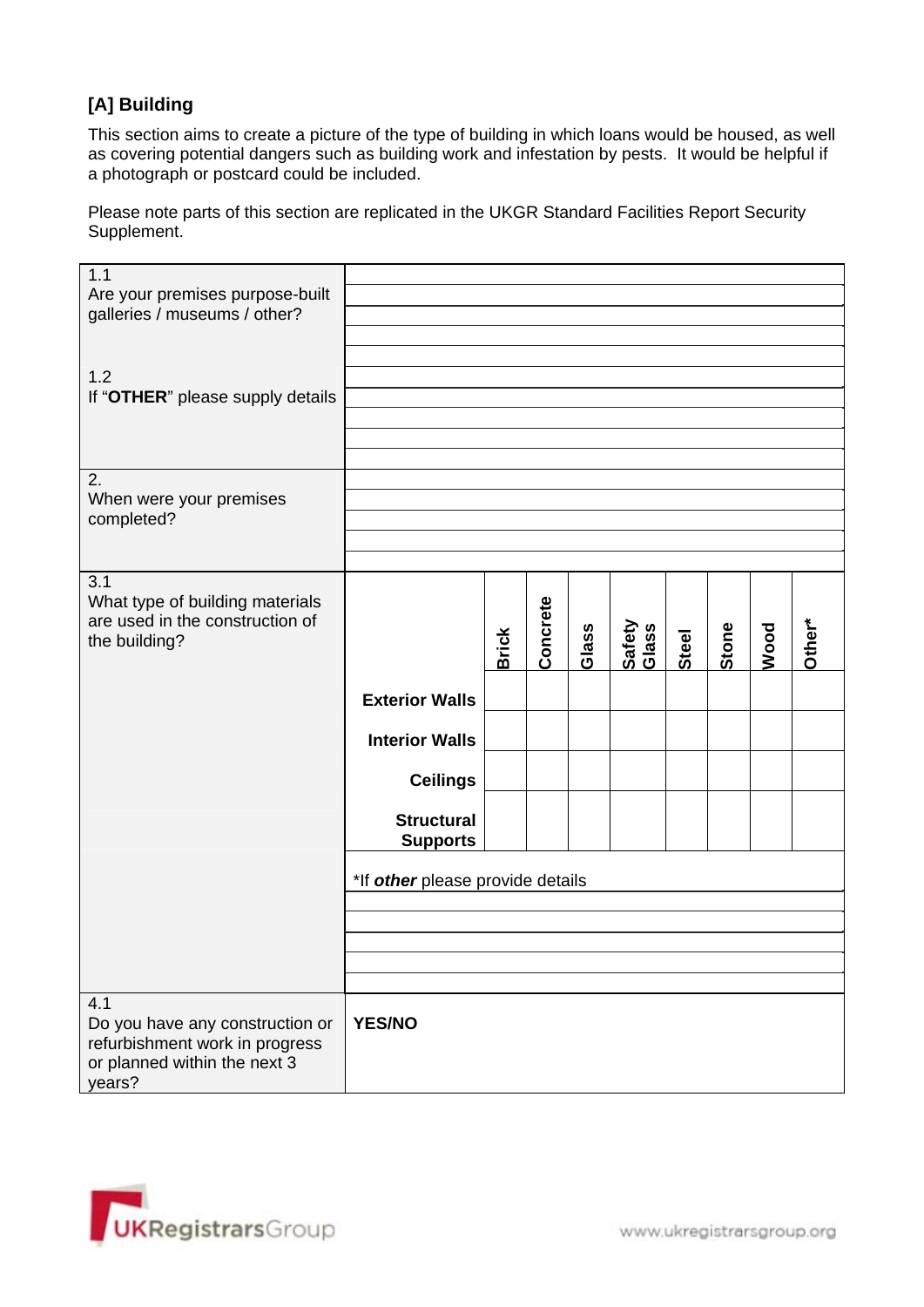| 4.2<br>If YES, please supply details<br>(nature of work, dates)                                                 |               |
|-----------------------------------------------------------------------------------------------------------------|---------------|
| 5.1<br>Have your premises ever been<br>assessed by the UK Museums<br>Security Adviser based at MLA?             | <b>YES/NO</b> |
| 5.2<br>If YES, please supply details                                                                            |               |
| 6.<br>Does your institution have a<br>procedure in place to deal with<br>emergencies? (e.g. a disaster<br>plan) | <b>YES/NO</b> |
| If YES please supply a copy                                                                                     |               |
| 7 <sub>1</sub><br>In the event of an emergency<br>who would be authorised to<br>remove items from danger?       |               |
| 8.1<br>Is smoking permitted anywhere<br>in the building?                                                        | <b>YES/NO</b> |
| 8.2<br>If YES, please state where and<br>how this is controlled                                                 |               |
| 9.1<br>Do you make routine inspections<br>for rodent, insect and micro-<br>organism problems?                   | <b>YES/NO</b> |
| 9.2<br>If YES, please supply details                                                                            |               |
|                                                                                                                 |               |

# **[B] Exhibition area**

The information requested in this section will help lenders and borrowers decide which is the safest way of displaying a loan, as well as consider the practicalities of lending/borrowing physically problematic objects.

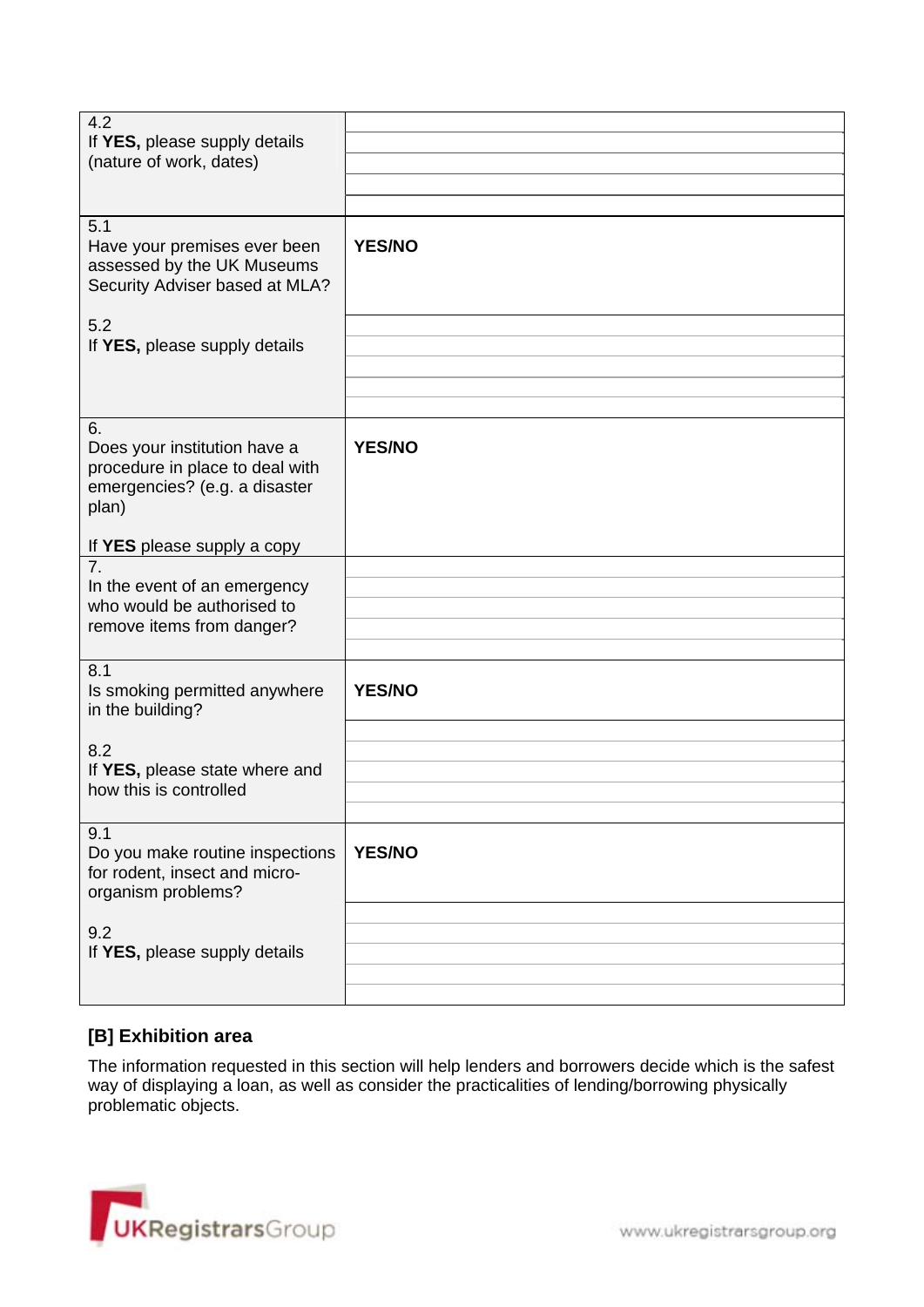Please attach floor plans of the exhibition areas to be used, clearly indicating each separate space and showing the position of routinely opened doors and windows, and, as far as possible, unshaded glazing, sources of heat, draughts etc.

#### **[B] Exhibition area (cont.)**

| $\mathbf{1}$ .<br>When was the exhibition area to<br>be used opened or last<br>refurbished?                                                                |               |
|------------------------------------------------------------------------------------------------------------------------------------------------------------|---------------|
|                                                                                                                                                            |               |
| 2.<br>What methods are used to<br>secure loans to walls, partitions,<br>plinths etc.?                                                                      |               |
| Please describe your usual<br>method                                                                                                                       |               |
| Please refer to the attached<br>display case questionnaire                                                                                                 |               |
|                                                                                                                                                            |               |
| 3.<br>How do you regulate the number<br>of visitors in exhibition areas?                                                                                   |               |
|                                                                                                                                                            |               |
| 4.<br>Is the consumption of food or<br>drink ever permitted, or are<br>events (concerts, receptions,<br>dance etc.) ever permitted in<br>exhibition areas? | <b>YES/NO</b> |
| 5.1<br>Do you use barriers or other<br>methods of physical protection<br>for material on display?                                                          | <b>YES/NO</b> |
| 5.2                                                                                                                                                        |               |
| If YES, please supply details                                                                                                                              |               |
|                                                                                                                                                            |               |
|                                                                                                                                                            |               |
|                                                                                                                                                            |               |
| 6.                                                                                                                                                         |               |
| Please supply details of how the<br>exhibition area is routinely                                                                                           |               |
| managed during an exhibition                                                                                                                               |               |
| with regard to:-                                                                                                                                           |               |
| lamp replacement                                                                                                                                           |               |
| cleaning of floors & display                                                                                                                               |               |
| cases                                                                                                                                                      |               |
| cleaning of items on open                                                                                                                                  |               |



www.ukregistrarsgroup.org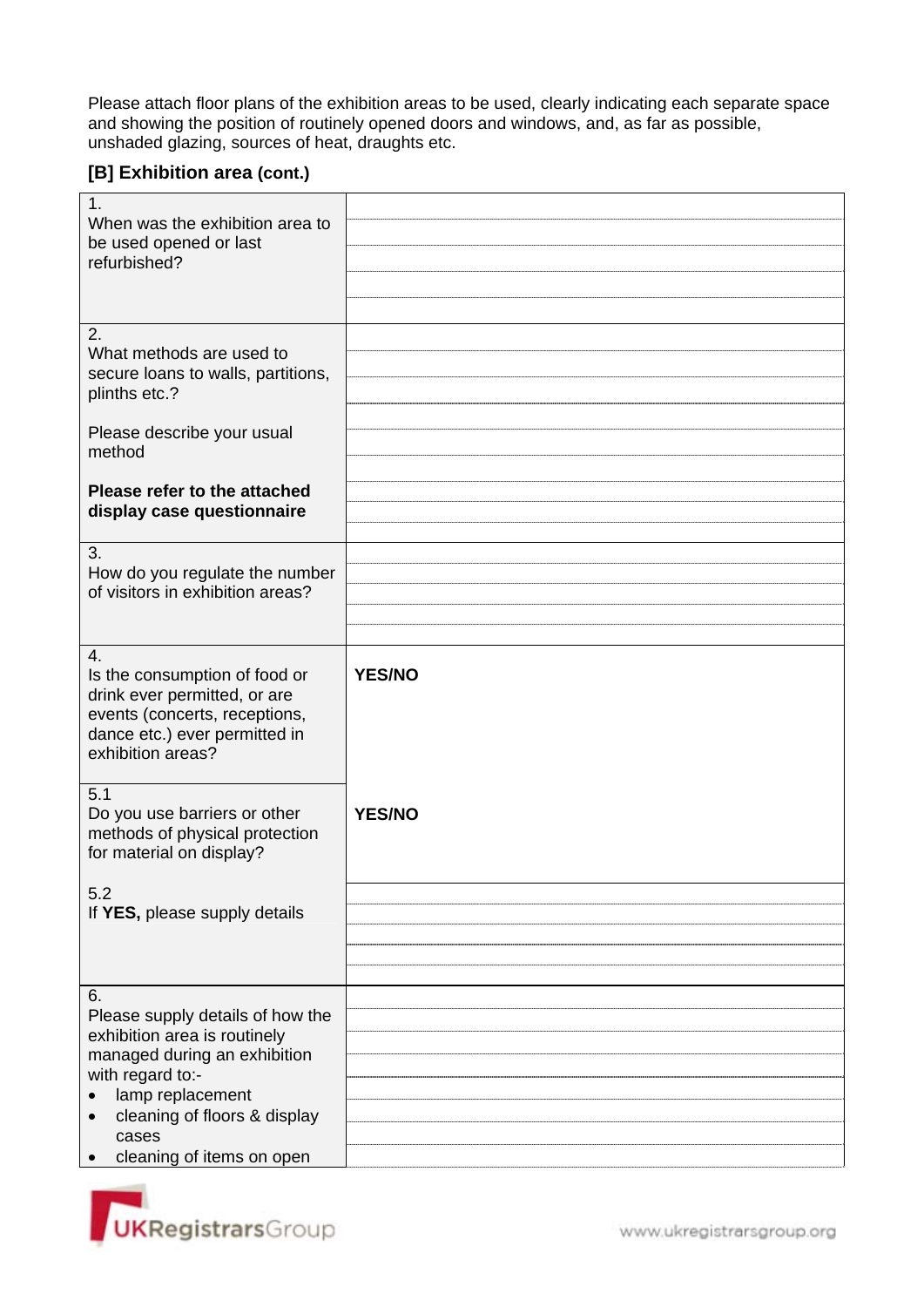|           | displays etc.         |  |
|-----------|-----------------------|--|
| $\bullet$ | checking of equipment |  |
|           |                       |  |

# **[C] Access**

The information requested in this section allows borrowers and lenders to think in terms of the problems that may be encountered (stairs, awkward corners etc.) when moving large or heavy objects and plan necessary precautions.

| 1.1<br>Are there any restrictions to<br>vehicle access to your premises<br>(low archways, tight corners,<br>size/weight restrictions etc.)? | <b>YES/NO</b> |
|---------------------------------------------------------------------------------------------------------------------------------------------|---------------|
| 1.2                                                                                                                                         |               |
| If YES, please supply details                                                                                                               |               |
|                                                                                                                                             |               |
|                                                                                                                                             |               |
| 2.1<br>Do you have a covered loading<br>bay?                                                                                                | <b>YES/NO</b> |
| 2.2<br>If NO, where do you take a                                                                                                           |               |
| delivery of loans?                                                                                                                          |               |
|                                                                                                                                             |               |
|                                                                                                                                             |               |
| 3.1<br>Do you have a goods lift?                                                                                                            | <b>YES/NO</b> |
|                                                                                                                                             |               |
| 3.2                                                                                                                                         |               |
| If YES, what are its interior                                                                                                               |               |
| dimensions/load capacity?                                                                                                                   |               |
|                                                                                                                                             |               |
|                                                                                                                                             |               |
| 3.3<br>If NO, how do you move loans                                                                                                         |               |
| between differing floor levels?                                                                                                             |               |
|                                                                                                                                             |               |
|                                                                                                                                             |               |
| 4.                                                                                                                                          |               |
| What is the maximum size of                                                                                                                 |               |
| object/packing case that can be                                                                                                             |               |
| brought into the exhibition space<br>by the normal route?                                                                                   |               |

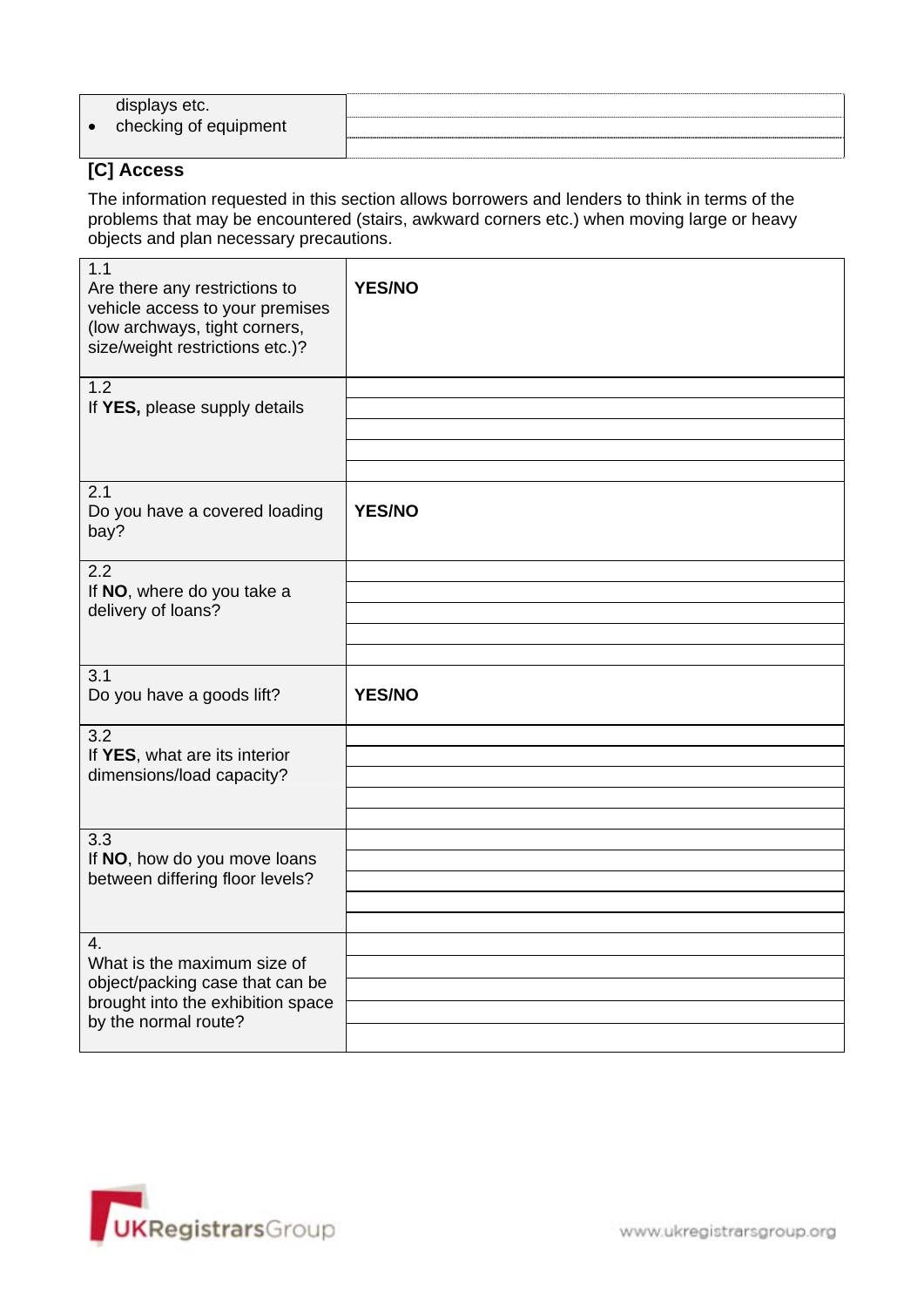## **[D] Handling**

The information requested here allows borrowers and lenders to agree on the most appropriate handling method/procedures for particular loans.

| 1.1<br>Who carries out the<br>packing/handling of loans?                            |  |
|-------------------------------------------------------------------------------------|--|
| 1.2.<br>What training etc. have they<br>received?                                   |  |
| 2.<br>Where do you unpack/repack<br>loans prior to and after display?               |  |
| 3.<br>Where are cases, packing<br>materials etc. stored?                            |  |
| 4.<br>Who is responsible for<br>completing incoming /outgoing<br>condition reports? |  |
| 5.1<br>Are regular checks made for<br>dust and damage?                              |  |
| 5.2<br>If YES, by whom and how often?                                               |  |
| 6.<br>Who dusts etc. loans on open<br>display?                                      |  |

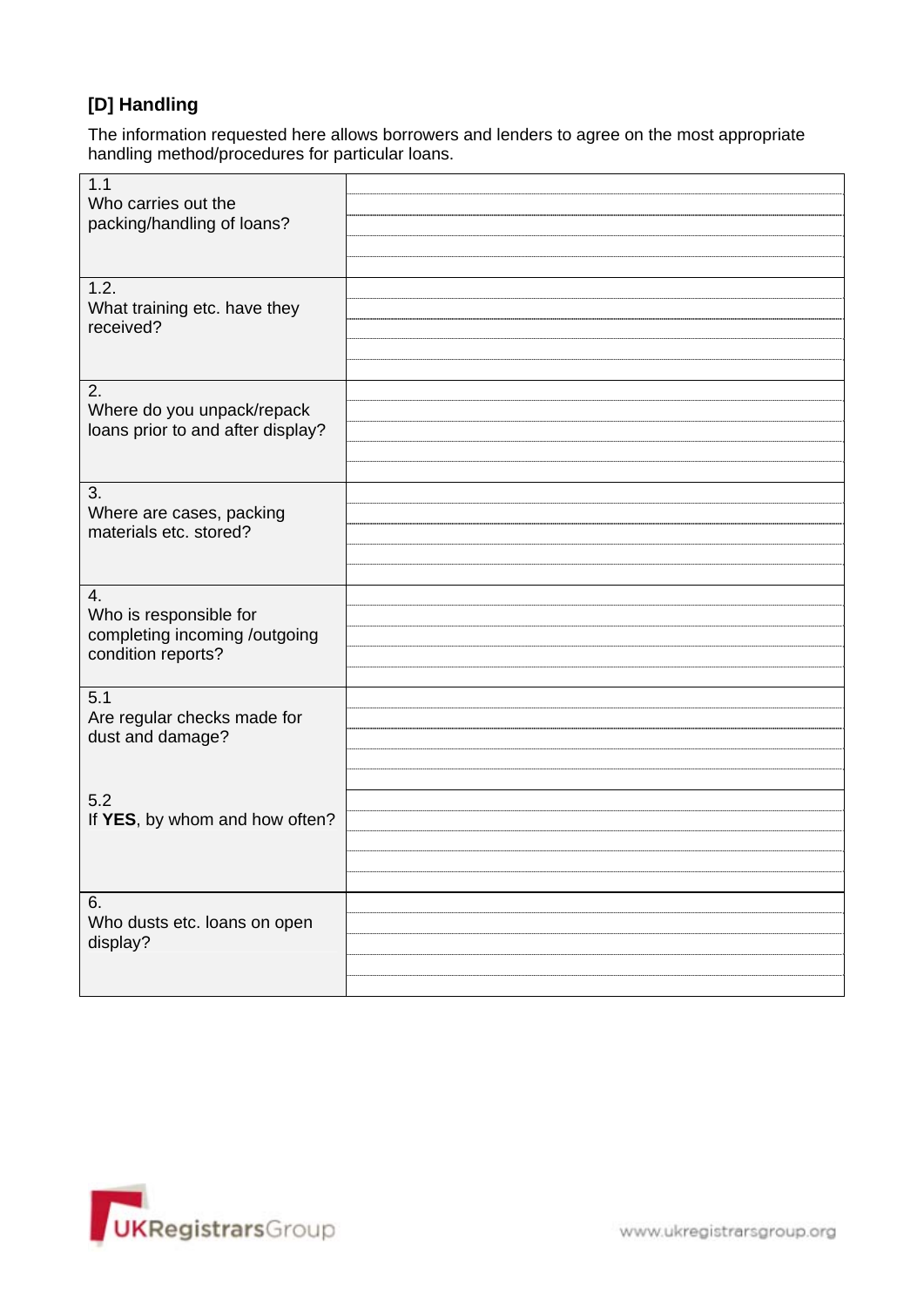#### **[E] Environmental conditions**

This section is intended to assess the prevailing environmental conditions at a loan venue and identify any potential problems so that workable solutions can be agreed.

Please note that this section covers both the exhibition area as a whole and the possible use of display cases.

Please attach copies of readings for temperature and relative humidity for the areas in which you propose to display loans. The readings should be continuous and cover the period of the previous year equivalent to that of the loan period. They should clearly show the rate of change on the most regular basis available.

If these are not available please provide as much information as you are able.

#### **(a) Temperature and Humidity**

| 1.<br>Do you monitor temperature and<br>relative humidity on a regular<br>basis:                              |               |
|---------------------------------------------------------------------------------------------------------------|---------------|
| 1.1.<br>In the exhibition area?                                                                               | <b>YES/NO</b> |
| 1.2.<br>In display cases?                                                                                     | <b>YES/NO</b> |
| 1.3<br>If YES, please supply details<br>(method or equipment used,<br>frequency of calibration or<br>service) |               |
| 2.<br>What ranges of temperature and<br>relative humidity are maintained<br>over the year?                    |               |
| 3.<br>How is temperature and relative<br>humidity controlled:                                                 |               |
| 3.1<br>In the exhibition area?                                                                                |               |
| 3.2<br>In display cases?                                                                                      |               |

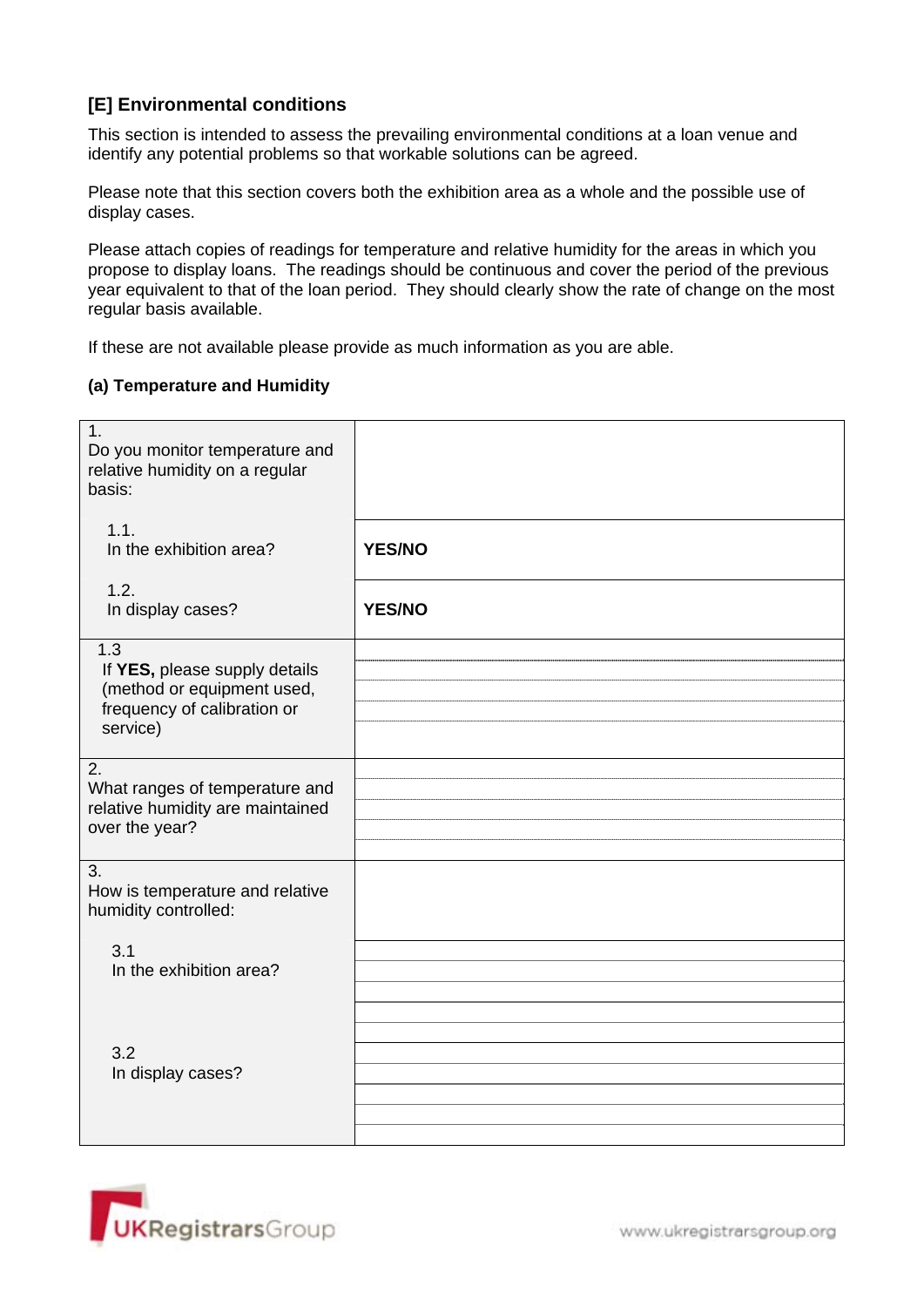| $\overline{4}$ .<br>Are these control methods in<br>operation 24 hours per day:                                                                         |               |
|---------------------------------------------------------------------------------------------------------------------------------------------------------|---------------|
| 4.1<br>In the exhibition area?                                                                                                                          | <b>YES/NO</b> |
| 4.2<br>In display cases?                                                                                                                                | <b>YES/NO</b> |
| 5.1<br>Do you maintain the same<br>environmental conditions in your<br>storage, unpacking or packing<br>areas as are maintained in<br>exhibition areas? | <b>YES/NO</b> |
| 5.2<br>If NO, please supply details of                                                                                                                  |               |
| conditions and controls                                                                                                                                 |               |
|                                                                                                                                                         |               |
| 6.1<br>Do you have the means of<br>controlling atmospheric pollutants<br>(e.g. dust filters)?                                                           | <b>YES/NO</b> |
| 6.2<br>If YES, please supply details of                                                                                                                 |               |
| method used                                                                                                                                             |               |
|                                                                                                                                                         |               |

# **(b) Lighting**

| $\mathbf 1$ .<br>How are exhibition areas lit<br>overall?           |  |
|---------------------------------------------------------------------|--|
| 2.<br>What type of light is used to<br>illuminate individual loans: |  |
| 2.1<br>in exhibition areas?                                         |  |

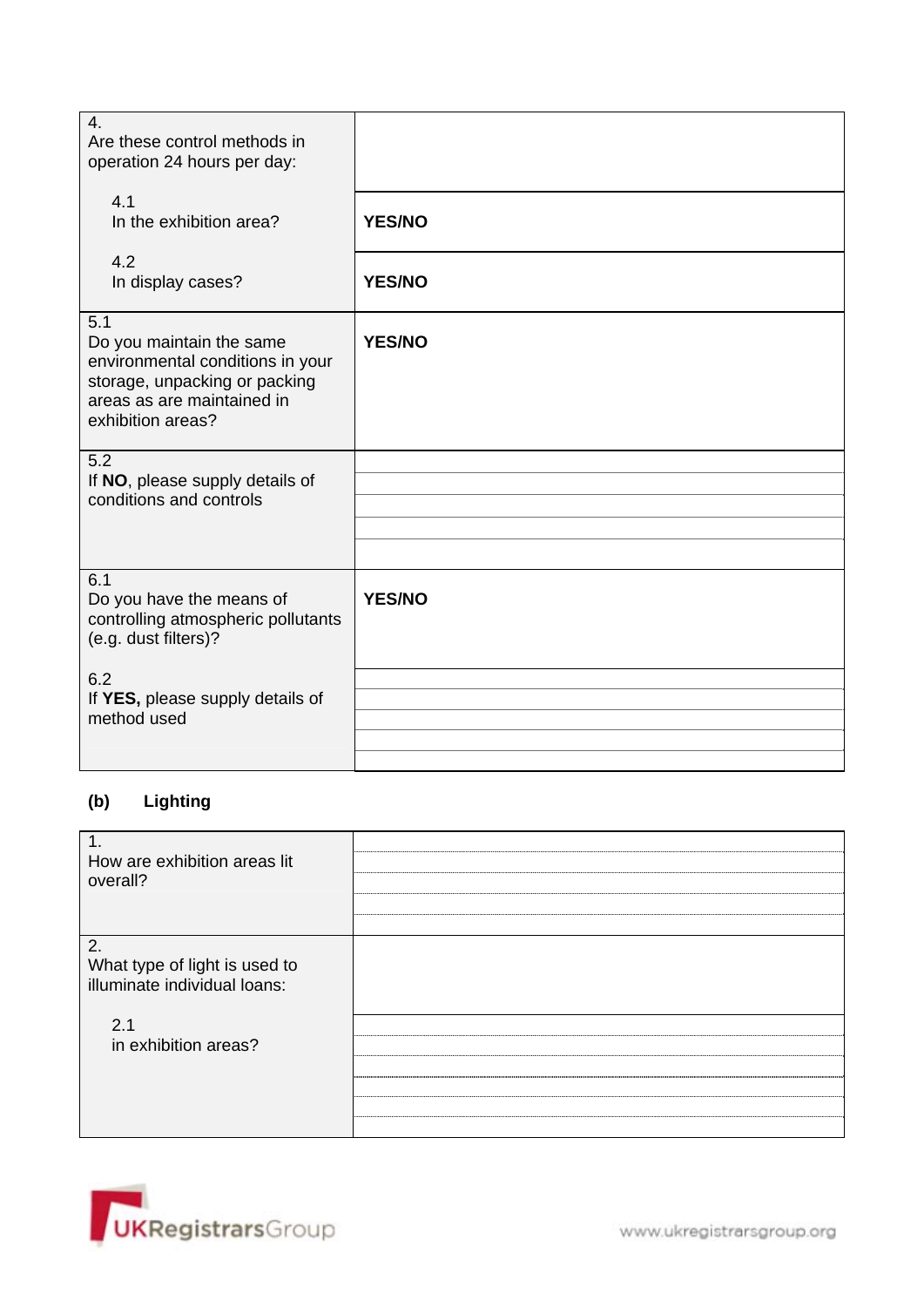| 2.2.<br>inside display cases?                                                                                                                                                                     |               |
|---------------------------------------------------------------------------------------------------------------------------------------------------------------------------------------------------|---------------|
|                                                                                                                                                                                                   |               |
| 3.<br>Do you monitor light on a regular<br>basis throughout exhibition<br>periods?                                                                                                                | <b>YES/NO</b> |
| 4.<br>Do you monitor light on a regular<br>basis when installing and<br>dismantling exhibitions?                                                                                                  | <b>YES/NO</b> |
| 5.<br>What range of visible and UV<br>light can be maintained in<br>exhibition areas?                                                                                                             |               |
| 6.<br>Are you able to limit the levels of<br>visible and UV light falling on<br>sensitive objects?                                                                                                |               |
| 7.<br>How many hours per week will<br>the items be exposed to light?<br>(include hours when closed to the<br>public)                                                                              |               |
| 8.<br>How do you control daylight?                                                                                                                                                                |               |
| 9.<br>Please supply construction<br>details of display cases to be<br>used (construction materials,<br>display materials, types of seal<br>$etc.$ )                                               |               |
| Please note. You may be asked<br>to supply more detail of the<br>display cases you propose to<br>use by completing a UKRG<br><b>Standard Facilities Report</b><br><b>Display Case supplement.</b> |               |